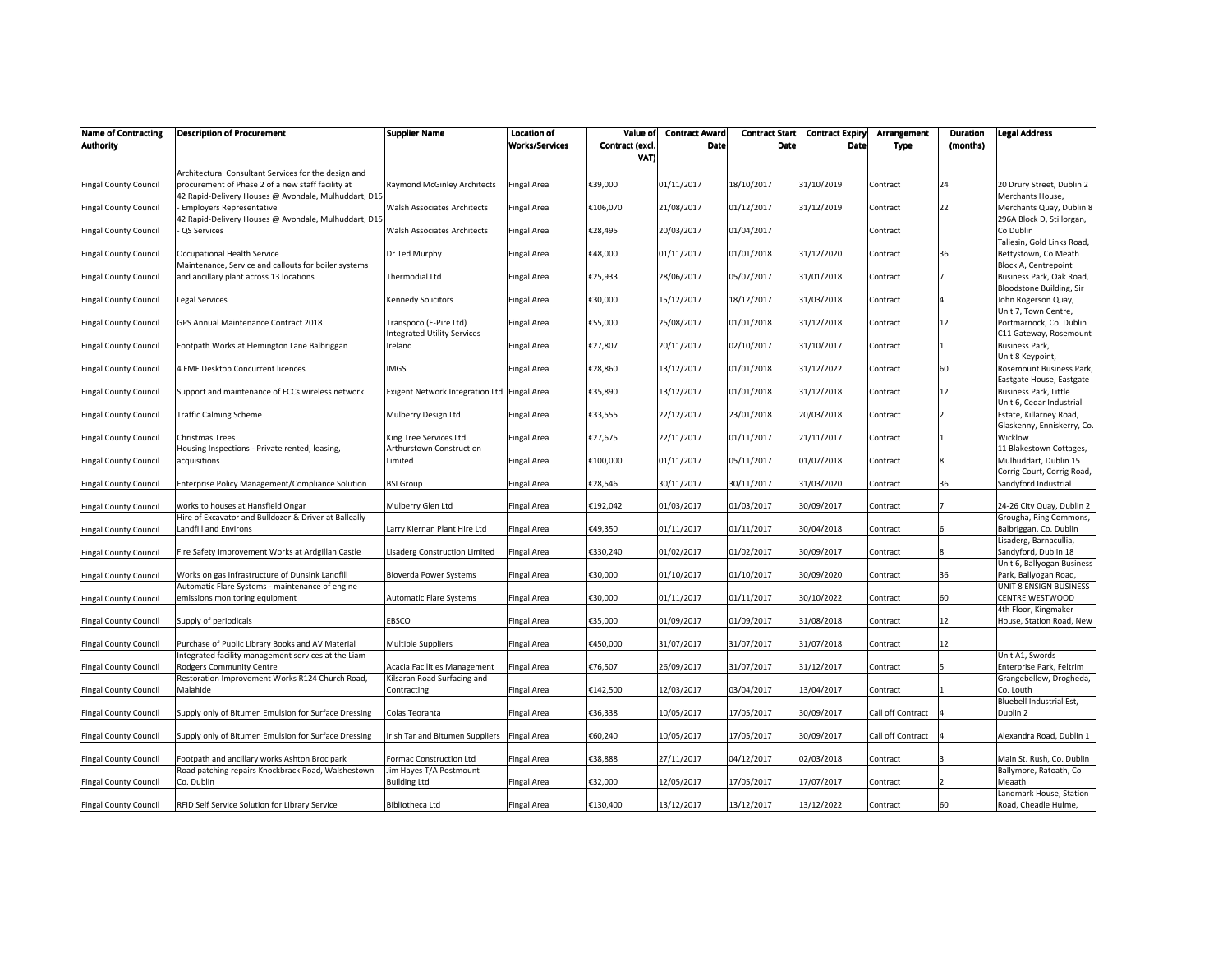| <b>Name of Contracting</b><br><b>Authority</b> | <b>Description of Procurement</b>                                                                           | Supplier Name                                         | Location of<br><b>Works/Services</b> | Value of<br>Contract (excl | <b>Contract Award</b><br>Date | <b>Contract Start</b><br>Date | <b>Contract Expiry</b><br>Date | Arrangement<br><b>Type</b> | Duration<br>(months) | <b>Legal Address</b>                               |
|------------------------------------------------|-------------------------------------------------------------------------------------------------------------|-------------------------------------------------------|--------------------------------------|----------------------------|-------------------------------|-------------------------------|--------------------------------|----------------------------|----------------------|----------------------------------------------------|
|                                                |                                                                                                             |                                                       |                                      | VAT)                       |                               |                               |                                |                            |                      |                                                    |
|                                                |                                                                                                             | Lakeland Tarmacadam and Civil                         |                                      |                            |                               |                               |                                |                            |                      | Corrydonlon, Rathowen,                             |
| <b>Fingal County Council</b>                   | Cooks Lane Road Patching                                                                                    | <b>Engineering Ltd</b>                                | <b>Fingal Area</b>                   | €35,999                    | 03/02/2017                    | 12/02/2017                    | 12/03/2017                     | Contract                   |                      | Mullingar, Co. Westmeath                           |
|                                                |                                                                                                             | Tower Plant and Civil                                 |                                      |                            |                               |                               |                                |                            |                      | Tower House, Clonminch,                            |
| <b>Fingal County Council</b>                   | Resetting iron works Balbriggan/Swords area                                                                 | <b>Engineering Ltd</b>                                | Fingal Area                          | €39,465                    | 02/02/2017                    | 12/02/2017                    | 12/05/2017                     | Contract                   |                      | Tullamore, Co. Offaly                              |
|                                                |                                                                                                             | David & Carol Stone t/a Ashton                        |                                      |                            |                               |                               |                                |                            |                      |                                                    |
| <b>Fingal County Council</b>                   | Dog Pound and Warden Service                                                                                | Dog Pound                                             | Fingal Area                          | €189,439                   | 01/07/2017                    | 08/08/2017                    | 07/08/2018                     | Contract                   | 12                   |                                                    |
|                                                | Carpark and Ancillary works Ridgewood Football club                                                         | Lakeland Tarmacadam and Civil                         |                                      |                            |                               |                               |                                |                            |                      | Corrydonlon, Rathowen,                             |
| <b>Fingal County Council</b>                   | carpark extension<br>Concrete footpath and ancillary works Harristown Lane                                  | Engineering Ltd<br><b>Integrated Utility Services</b> | Fingal Area                          | €54,750                    | 27/11/2017                    | 04/12/2017                    | 02/03/2018                     | Contract                   |                      | Mullingar, Co. Westmeath<br>C11 Gateway, Rosemount |
| <b>Fingal County Council</b>                   | Airport Logistics Pk                                                                                        | Ireland                                               | <b>Fingal Area</b>                   | €30,715                    | 06/11/2017                    | 08/01/2018                    | 16/02/2018                     | Contract                   |                      | <b>Business Park,</b>                              |
|                                                |                                                                                                             | Mac Lochlainn Roadmarkings                            |                                      |                            |                               |                               |                                |                            |                      | 7 Main Street, Howth, Co.                          |
| <b>Fingal County Council</b>                   | Road markings 2018                                                                                          | Ltd                                                   | Fingal Area                          | €132,967                   | 14/11/2017                    | 01/12/2017                    | 31/12/2018                     | Contract                   | 13                   | Dublin                                             |
|                                                |                                                                                                             |                                                       |                                      |                            |                               |                               |                                |                            |                      | Bessboro Road, Blackrock,                          |
| <b>Fingal County Council</b>                   | Microsoft Licensing Solution Partner Services                                                               | MicroMail Ltd                                         | Fingal Area                          | €58,529                    | 25/10/2017                    | 01/11/2017                    | 31/10/2020                     | Contract                   | 36                   | Co Cork                                            |
|                                                | Fire Safety Remedial Programmes to Council Stock -                                                          |                                                       |                                      |                            |                               |                               |                                |                            |                      | Bloomfield House,                                  |
| <b>Fingal County Council</b>                   | M&E Consultants                                                                                             | Delap & Waller Ltd                                    | Fingal Area                          | €35,000                    | 04/12/2017                    | 30/11/2017                    | 28/02/2020                     | Contract                   | 27                   | Bloomfield Avenue,                                 |
|                                                |                                                                                                             |                                                       |                                      |                            |                               |                               |                                |                            |                      | 11 Ballinderry Road,                               |
| <b>Fingal County Council</b>                   | Road Resurfacing Cooks Lane Swords                                                                          | John McQuillan Contracts Ltd                          | <b>Fingal Area</b>                   | €102,343                   | 13/10/2017                    | 16/10/2017                    | 11/01/2018                     | Contract                   |                      | Lisburn, BT28 25A                                  |
|                                                |                                                                                                             |                                                       |                                      |                            |                               |                               |                                |                            |                      | 11 Ballinderry Road,                               |
| <b>Fingal County Council</b>                   | Road Resurfacing - North Road, Coolquay                                                                     | John McQuillan Contracts Ltd                          | <b>Fingal Area</b>                   | €94,159                    | 21/11/2017                    | 27/11/2017                    | 01/12/2017                     | Contract                   |                      | Lisburn, BT28 25A                                  |
|                                                |                                                                                                             |                                                       |                                      |                            | 09/11/2017                    | 12/11/2017                    |                                |                            |                      | Monastery Road,<br>Clondalkin, Dublin 22           |
| <b>Fingal County Council</b>                   | Road Resurfacing - Luttrellstown Road and Lower Road                                                        | Siac Bituminous Products Ltd                          | Fingal Area                          | €190,728                   |                               |                               | 24/11/2017                     | Contract                   |                      | 11 Ballinderry Road,                               |
| <b>Fingal County Council</b>                   | Road Resurfacing - Huntstown Wood                                                                           | John McQuillan Contracts Ltd                          | <b>Fingal Area</b>                   | €85,783                    | 09/11/2017                    | 12/11/2017                    | 17/11/2017                     | Contract                   |                      | Lisburn, BT28 25A                                  |
|                                                |                                                                                                             |                                                       |                                      |                            |                               |                               |                                |                            |                      | Greenogue Industrial                               |
| <b>Fingal County Council</b>                   | Road Resurfacing - Westway                                                                                  | Pavement & Road Surfacing Ltd Fingal Area             |                                      | €66,000                    | 09/11/2017                    | 12/11/2017                    | 17/11/2017                     | Contract                   |                      | Estate, Rathcoole                                  |
|                                                | Footpath works Channel Road, Sandy Road & Lower                                                             |                                                       |                                      |                            |                               |                               |                                |                            |                      | Tubber, Granard, Co.                               |
| <b>Fingal County Council</b>                   | Vlain St Rush                                                                                               | John Browne Construction Ltd                          | <b>Fingal Area</b>                   | €36,481                    | 20/10/2017                    | 20/10/2017                    | 20/12/2017                     | Contract                   |                      | Longford                                           |
|                                                | Catering and Hospitality Services - Regional Training                                                       |                                                       |                                      |                            |                               |                               |                                |                            |                      | Unit 90, Lagan Road,                               |
| <b>Fingal County Council</b>                   | Centre                                                                                                      | <b>ZEST Catering</b>                                  | Fingal Area                          | €90,000                    | 08/09/2017                    | 01/10/2017                    | 30/09/2020                     | Contract                   | 36                   | Dublin Industrial Estate,                          |
|                                                |                                                                                                             | Lakeland Tarmacadam and Civil                         |                                      |                            |                               |                               |                                |                            |                      | Corrydonlon, Rathowen,                             |
| <b>Fingal County Council</b>                   | Drainage Works at Skerries-Rush Road                                                                        | Engineering Ltd                                       | Fingal Area                          | €48,610                    | 06/10/2017                    | 09/10/2017                    | 09/12/2017                     | Contract                   |                      | Mullingar, Co. Westmeath                           |
|                                                | Refurbishment Works for re-let at St Annes Square                                                           |                                                       |                                      |                            |                               |                               |                                |                            |                      | 763 Sarto Park, Bayside,                           |
| <b>Fingal County Council</b>                   | Portmarnock, Pinewood Green Road and Ministers<br>Refurbishment works to Dwelling at Wellview Park          | Cunningham Painters<br>Arthurstown Construction       | Fingal Area                          | €65,300                    | 25/10/2017                    | 30/10/2017                    | 31/12/2017                     | Contract                   |                      | Dublin 13<br>11 Blakestown Cottages,               |
| <b>Fingal County Council</b>                   | Blanchardstown                                                                                              | Limited                                               | Fingal Area                          | €76,777                    | 26/10/2017                    | 01/10/2017                    | 31/12/2017                     | Contract                   |                      | Mulhuddart, Dublin 15                              |
|                                                |                                                                                                             | Freight Transport Association                         |                                      |                            |                               |                               |                                |                            |                      | Unit 1, Airport Business                           |
| <b>Fingal County Council</b>                   | Vehicle & Plant Inspection Services                                                                         | Ireland (FTA)                                         | <b>Fingal Area</b>                   | €426,000                   | 25/11/2017                    | 01/01/2018                    | 31/12/2020                     | Contract                   | 36                   | Park, Cloghran, Co. Dublin                         |
|                                                |                                                                                                             |                                                       |                                      |                            |                               |                               |                                |                            |                      | Robinhood Road, Dublin                             |
| <b>Fingal County Council</b>                   | Desktop Computers - medium spec (50-100)                                                                    | Datapac Ireland                                       | Fingal Area                          | €69,443                    | 20/08/2017                    | 22/08/2017                    | 22/08/2019                     | Contract                   | 24                   | 22                                                 |
|                                                |                                                                                                             |                                                       |                                      |                            |                               |                               |                                |                            |                      | 11 Ballinderry Road,                               |
| <b>Fingal County Council</b>                   | Road Resurfacing Corballis Road Donabate                                                                    | John McQuillan Contracts Ltd                          | Fingal Area                          | €27,897                    | 19/09/2017                    | 02/10/2017                    | 02/01/2018                     | Contract                   |                      | Lisburn, BT28 25A                                  |
|                                                | Hire of Rubber Wheeled 180° Backhoe Excavator with                                                          |                                                       |                                      |                            |                               |                               |                                |                            |                      | Coultry, Cloghran, Co.                             |
| <b>Fingal County Council</b>                   | Driver                                                                                                      | Anthony Patton Plant Hire Ltd                         | <b>Fingal Area</b>                   | €55,000                    | 31/12/2017                    | 02/01/2018                    | 31/12/2018                     | Contract                   | 12                   | Dublin                                             |
|                                                |                                                                                                             |                                                       |                                      |                            |                               |                               |                                |                            |                      | Block 1, Newtown                                   |
| <b>Fingal County Council</b>                   | Footpath and Ancillary works Skerries Road, Rush                                                            | DM Morris Ltd                                         | Fingal Area                          | €42,559                    | 28/11/2017                    | 23/10/2017                    | 27/11/2017                     | Contract                   |                      | <b>Business Park,</b>                              |
|                                                | Provision of Consultancy Services to Assess Options and                                                     | Ove Arup & Partners Ireland Ltd                       |                                      |                            |                               |                               |                                |                            |                      | 50 Ringsend Road, Dublin                           |
| <b>Fingal County Council</b>                   | Develop a Business Case for the Feasibility of a new<br>Playground refurbishment lot 2. Mini comp under dun | t/a Arup                                              | <b>Fingal Area</b>                   | €29,400                    | 01/11/2017                    | 22/11/2017                    | 07/03/2017                     | Contract                   |                      |                                                    |
| <b>Fingal County Council</b>                   | laoighaire framework                                                                                        | Playdale Playgrounds Ltd                              | <b>Fingal Area</b>                   | €49,453                    | 09/05/2017                    | 01/06/2017                    | 01/09/2017                     | Contract                   |                      | Cumbria LA12 8AE                                   |
|                                                | Playground refurbishment lots 1 3 and 4. Mini comp                                                          |                                                       |                                      |                            |                               |                               |                                |                            |                      | Blackwood Farm,                                    |
| <b>Fingal County Council</b>                   | under dun laoighaire framework                                                                              | Play & Leisure Services                               | Fingal Area                          | €204,499                   | 09/05/2017                    | 01/06/2017                    | 01/09/2017                     | Contract                   |                      | Greyabbey                                          |
|                                                |                                                                                                             | Lakeland Tarmacadam and Civil                         |                                      |                            |                               |                               |                                |                            |                      | Corrydonlon, Rathowen,                             |
| <b>Fingal County Council</b>                   | Road Patching, Skerries Rush Road, R128                                                                     | Engineering Ltd                                       | Fingal Area                          | €40,000                    | 12/09/2017                    | 13/09/2017                    | 13/12/2017                     | Contract                   |                      | Mullingar, Co. Westmeath                           |
|                                                |                                                                                                             | Back on Track Mountain Bike                           |                                      |                            |                               |                               |                                |                            |                      |                                                    |
| <b>Fingal County Council</b>                   | Design and build of BMX Pump track St. Catherines Park                                                      | <b>Solutions Limited</b>                              | <b>Fingal Area</b>                   | €46,800                    | 04/05/2017                    | 04/05/2017                    | 04/08/2017                     | Contract                   |                      | Pontypool, South Wales                             |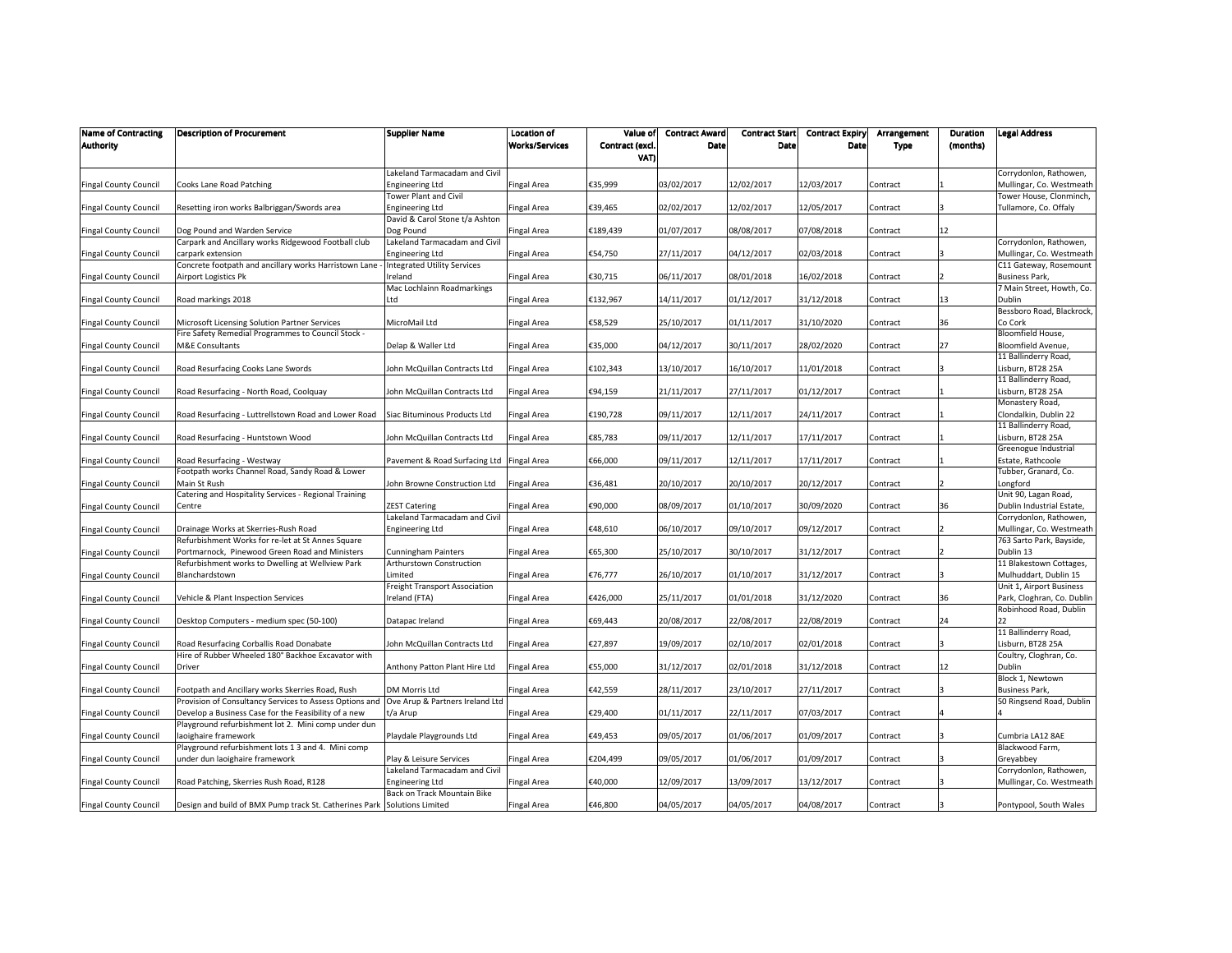| <b>Name of Contracting</b><br><b>Authority</b> | <b>Description of Procurement</b>                     | <b>Supplier Name</b>                            | Location of<br><b>Works/Services</b> | Value of<br>Contract (excl. | <b>Contract Award</b><br>Date | <b>Contract Start</b><br>Date | <b>Contract Expiry</b><br>Date | Arrangement<br><b>Type</b> | Duration<br>(months) | <b>Legal Address</b>                       |
|------------------------------------------------|-------------------------------------------------------|-------------------------------------------------|--------------------------------------|-----------------------------|-------------------------------|-------------------------------|--------------------------------|----------------------------|----------------------|--------------------------------------------|
|                                                |                                                       |                                                 |                                      | VAT)                        |                               |                               |                                |                            |                      |                                            |
|                                                |                                                       |                                                 |                                      |                             |                               |                               |                                |                            |                      |                                            |
| <b>Fingal County Council</b>                   | easability Study - Shackleton Mills                   | Howley Hayes Architects Ltd                     | Fingal Area                          | €49,000                     | 10/10/2017                    | 01/11/2017                    | 31/01/2018                     | Contract                   |                      | Rock Hill, Blackrock                       |
|                                                | Supply only of Macadam for road patching - at various |                                                 |                                      |                             |                               |                               |                                |                            |                      | Fortunestown, Tallaght,                    |
| <b>Fingal County Council</b>                   | locations within Fingal area.                         | Roadstone Ltd.<br>Lakeland Tarmacadam and Civil | Fingal Area                          | €59,490                     | 24/08/2017                    | 01/09/2017                    | 28/02/2018                     | Contract                   |                      | Dublin 24<br>Corrydonlon, Rathowen,        |
| <b>Fingal County Council</b>                   | Road patching Kilalane and Skerries Rush Road         | <b>Engineering Ltd</b>                          | Fingal Area                          | €27,500                     | 22/08/2017                    | 23/08/2017                    | 25/11/2017                     | Contract                   |                      | Mullingar, Co. Westmeath                   |
|                                                |                                                       |                                                 |                                      |                             |                               |                               |                                |                            |                      | 3-4 Crag Avenue Business                   |
| <b>Fingal County Council</b>                   | Pedestrian Crossing Ashtown Roundabout                | KN Network Services                             | Fingal Area                          | €98,754                     | 11/10/2017                    | 24/10/2017                    | 30/11/2017                     | Contract                   |                      | Park, Condalkin, Dublin 22                 |
|                                                |                                                       | Mac Lochlainn Roadmarkings                      |                                      |                             |                               |                               |                                |                            |                      | 7 Main Street, Howth, Co.                  |
| <b>Fingal County Council</b>                   | Road Markings Balbriggan Swords Part 2                | Ltd                                             | Fingal Area                          | €32,784                     | 01/09/2017                    | 09/09/2017                    | 31/10/2017                     | Contract                   |                      | Dublin                                     |
|                                                | Snugborough Interchange Upgrade Ground Investigatior  |                                                 |                                      |                             |                               |                               |                                |                            |                      | Unit 12 Owenacurra                         |
| <b>Fingal County Council</b>                   | Works                                                 | Priority Geotechnical Limited                   | Fingal Area                          | €70,710                     | 16/11/2017                    | 01/12/2017                    | 31/12/2017                     | Contract                   |                      | Business Park, Middleton,                  |
|                                                | Hire of 2 steel tracked excavators with drivers and 2 |                                                 |                                      |                             |                               |                               |                                |                            |                      | Unit H2, Merywell                          |
| <b>Fingal County Council</b>                   | dump trucks with drivers.                             | MacHale Plant Hire                              | Fingal Area                          | €26,136                     | 14/08/2017                    | 21/08/2017                    | 13/09/2017                     | Contract                   |                      | Business Park Lower,                       |
|                                                | Road Markings - Castleknock/Mulhuddart                | Kelly Bros (Roadlines) Ltd                      | Fingal Area                          | €38,543                     | 18/08/2017                    | 30/08/2017                    | 31/10/2017                     | Contract                   |                      | Bailieborough Road,<br>Virginia, Co. Cavan |
| <b>Fingal County Council</b>                   |                                                       |                                                 |                                      |                             |                               |                               |                                |                            |                      | Greenogue Industrial                       |
| <b>Fingal County Council</b>                   | Grange Road Overlay                                   | Pavement & Road Surfacing Ltd                   | <b>Fingal Area</b>                   | €85,490                     | 04/09/2017                    | 04/09/2017                    | 15/09/2017                     | Call off Contract          |                      | Estate, Rathcoole                          |
|                                                |                                                       | Jim Hayes T/A Postmount                         |                                      |                             |                               |                               |                                |                            |                      | Ballymore, Ratoath, Co                     |
| <b>Fingal County Council</b>                   | Road Patching Coolquay/Filedstown                     | <b>Building Ltd</b>                             | Fingal Area                          | €35,805                     | 28/07/2017                    | 29/07/2017                    | 29/08/2017                     | Contract                   |                      | Meaath                                     |
|                                                |                                                       |                                                 |                                      |                             |                               |                               |                                |                            |                      | Greenogue Industrial                       |
| <b>Fingal County Council</b>                   | Strand Hill Road, Carrick Hill Road -Overlay          | Pavement & Road Surfacing Ltd Fingal Area       |                                      | €85,340                     | 23/08/2017                    | 21/08/2017                    | 01/09/2017                     | Call off Contract          |                      | Estate, Rathcoole                          |
|                                                |                                                       |                                                 |                                      |                             |                               |                               |                                |                            |                      | Fortunestown, Tallaght,                    |
| <b>Fingal County Council</b>                   | River Valley, Swords - Road Overaly                   | Roadstone Ltd.                                  | Fingal Area                          | €95,943                     | 22/08/2017                    | 25/09/2017                    | 29/12/2017                     | Contract                   |                      | Dublin 24                                  |
|                                                |                                                       |                                                 |                                      |                             |                               |                               |                                |                            |                      | Greenogue Industrial                       |
| <b>Fingal County Council</b>                   | Warrenhouse Road Overlay                              | Pavement & Road Surfacing Ltd                   | Fingal Area                          | €69,788                     | 14/08/2017                    | 14/08/2017                    | 25/08/2017                     | Call off Contract          |                      | Estate, Rathcoole                          |
|                                                |                                                       |                                                 |                                      |                             |                               |                               |                                |                            |                      | Greenogue Industrial                       |
| <b>Fingal County Council</b>                   | Feltrim Road Overlay                                  | Pavement & Road Surfacing Ltd Fingal Area       |                                      | €98,405                     | 28/08/2017                    | 21/08/2017                    | 01/09/2017                     | Call off Contract          |                      | Estate, Rathcoole                          |
|                                                |                                                       |                                                 |                                      | €80,800                     | 11/09/2017                    | 11/09/2017                    |                                | Call off Contract          |                      | Greenogue Industrial<br>Estate, Rathcoole  |
| <b>Fingal County Council</b>                   | Back Road, Malahide, Overlay                          | Pavement & Road Surfacing Ltd                   | <b>Fingal Area</b>                   |                             |                               |                               | 22/09/2017                     |                            |                      | Greenogue Industrial                       |
| <b>Fingal County Council</b>                   | Howth Village Road Overlay                            | Pavement & Road Surfacing Ltd                   | <b>Fingal Area</b>                   | €54,178                     | 08/08/2017                    | 14/08/2017                    | 25/08/2017                     | Call off Contract          |                      | Estate, Rathcoole                          |
|                                                |                                                       |                                                 |                                      |                             |                               |                               |                                |                            |                      | Greenogue Industrial                       |
| <b>Fingal County Council</b>                   | Yellow Walls Overlay                                  | Pavement & Road Surfacing Ltd                   | <b>Fingal Area</b>                   | €46,467                     | 15/08/2017                    | 21/08/2017                    | 01/09/2017                     | Call off Contract          |                      | Estate, Rathcoole                          |
|                                                |                                                       |                                                 |                                      |                             |                               |                               |                                |                            |                      | 11 Ballinderry Road,                       |
| <b>Fingal County Council</b>                   | Road Resurfacing - Briarwood and Huntstown Rise       | John McQuillan Contracts Ltd                    | Fingal Area                          | €103,219                    | 03/08/2017                    | 14/08/2017                    | 25/08/2017                     | Contract                   |                      | Lisburn, BT28 25A                          |
|                                                |                                                       |                                                 |                                      |                             |                               |                               |                                |                            |                      | Greenogue Industrial                       |
| <b>Fingal County Council</b>                   | Road Resurfacing - Castleknock Elms and Grange        | Pavement & Road Surfacing Ltd                   | <b>Fingal Area</b>                   | €75,496                     | 03/08/2017                    | 14/08/2017                    | 25/08/2017                     | Contract                   |                      | Estate, Rathcoole                          |
|                                                |                                                       |                                                 |                                      |                             |                               |                               |                                |                            |                      | Block 1, Newtown                           |
| <b>Fingal County Council</b>                   | Road Resurfacing - Auburn Avenue and Park Villas      | DM Morris Ltd                                   | Fingal Area                          | €138,953                    | 03/08/2017                    | 15/08/2017                    | 25/08/2017                     | Contract                   |                      | Business Park,                             |
|                                                |                                                       | Mac Lochlainn Roadmarkings                      |                                      |                             |                               |                               |                                |                            |                      | 7 Main Street, Howth, Co.                  |
| <b>Fingal County Council</b>                   | Road Markings for areas in Fingal County              | Ltd                                             | Fingal Area                          | €46,174                     | 17/10/2017                    | 09/10/2017                    | 31/12/2017                     | Contract                   |                      | Dublin<br>2 Travail Business Park,         |
| <b>Fingal County Council</b>                   | <b>Resiliant Communications Trailer</b>               | Primetech (UK) Ltd                              | Fingal Area                          | €91,931                     | 09/01/2017                    | 09/01/2017                    | 08/01/2019                     | Contract                   | 24                   | Normandy Way, Bodmin,                      |
|                                                | Appointment of consultant design team for (1) Church  |                                                 |                                      |                             |                               |                               |                                |                            |                      | Merchants House,                           |
| <b>Fingal County Council</b>                   | Road scheme & (2) Wellview Infill scheme -            | Walsh Associates Architects                     | Fingal Area                          | €484,500                    | 09/10/2017                    | 09/10/2017                    | 09/04/2021                     | Contract                   | 42                   | Merchants Quay, Dublin 8                   |
|                                                |                                                       |                                                 |                                      |                             |                               |                               |                                |                            |                      | 24 Martello Court,                         |
| <b>Fingal County Council</b>                   | Japanese Knotweed Control Program                     | Invasive Plant Management                       | Fingal Area                          | €35,850                     | 05/10/2017                    | 09/10/2017                    | 09/10/2021                     | Contract                   | 48                   | Portmarnock, Co. Dublin                    |
|                                                |                                                       |                                                 |                                      |                             |                               |                               |                                |                            |                      | St Anns, Ravensdale,                       |
| <b>Fingal County Council</b>                   | Supply & Installation of VAS Signage for Fingal       | PWS Celbridge Ltd                               | Fingal Area                          | €65,140                     | 01/09/2017                    | 01/09/2017                    | 30/11/2017                     | Contract                   |                      | Dundalk, Co. Louth                         |
|                                                | Construction of Natural Stone Boundary Walls at       |                                                 |                                      |                             |                               |                               |                                |                            |                      | Grougha, Ring Commons,                     |
| <b>Fingal County Council</b>                   | Northern Entrance to Balrothery Village               | Larry Kiernan Plant Hire Ltd                    | Fingal Area                          | €34,955                     | 05/07/2017                    | 06/07/2017                    | 06/07/2017                     | Contract                   |                      | Balbriggan, Co. Dublin                     |
|                                                | Refurbishment Works at Ashfield Way, Huntstown,       | Arthurstown Construction                        |                                      |                             |                               |                               |                                |                            |                      | 11 Blakestown Cottages,                    |
| <b>Fingal County Council</b>                   | Dublin 15                                             | Limited                                         | Fingal Area                          | €40,420                     | 31/07/2017                    | 01/08/2017                    | 01/09/2017                     | Call off Contract          |                      | Mulhuddart, Dublin 15                      |
|                                                | Initial contract for Kellystown under Framework for   | Clifton Scannell Emerson                        |                                      | €87,660                     |                               |                               |                                |                            |                      | Seafort Lodge,                             |
| <b>Fingal County Council</b>                   | Road Design Engineering Consultants                   | Associates                                      | Fingal Area                          |                             |                               |                               |                                | Contract                   |                      | Castledawson Avenue,                       |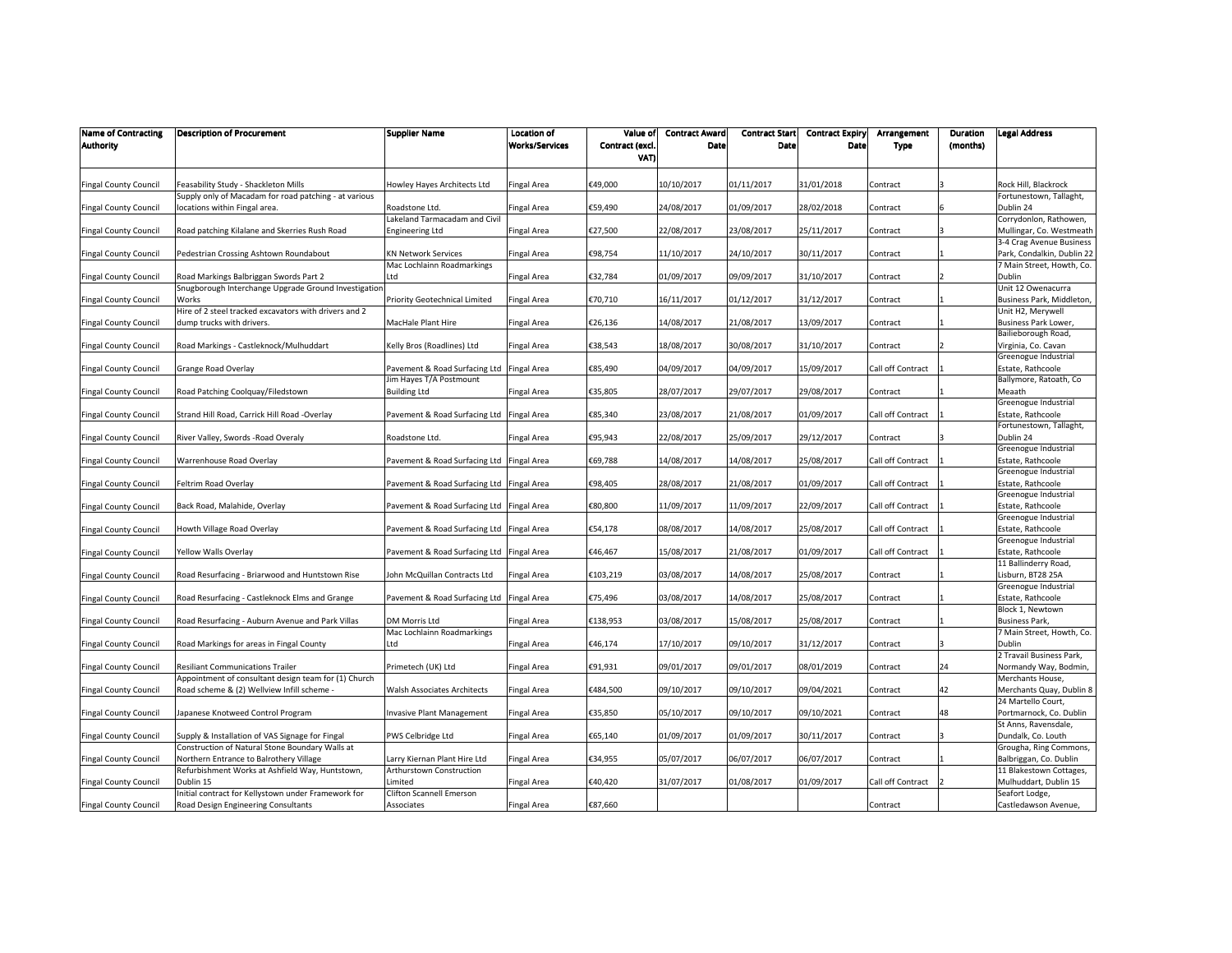| <b>Name of Contracting</b><br>Authority | <b>Description of Procurement</b>                                       | Supplier Name                                  | Location of<br><b>Works/Services</b> | Value of<br>Contract (excl.<br>VAT) | <b>Contract Award</b><br><b>Date</b> | <b>Contract Start</b><br>Date | <b>Contract Expiry</b><br>Date | Arrangement<br><b>Type</b> | Duration<br>(months) | <b>Legal Address</b>                                  |
|-----------------------------------------|-------------------------------------------------------------------------|------------------------------------------------|--------------------------------------|-------------------------------------|--------------------------------------|-------------------------------|--------------------------------|----------------------------|----------------------|-------------------------------------------------------|
|                                         | Refurbishment works for re-let to tenants at                            |                                                |                                      |                                     |                                      |                               |                                |                            |                      | 44 The Plaza Crescent,                                |
| <b>Fingal County Council</b>            | ambeecher, Balbriggan; Hampton Street, Balbriggan;                      | Mid-Knight Electrical Ltd                      | <b>Fingal Area</b>                   | €96,483                             | 01/08/2017                           | 01/08/2017                    | 01/10/2017                     | Call off Contract          |                      | Swords, Co. Dublin                                    |
|                                         | M&E Maintenance Contract Balleally Landfill (single                     |                                                |                                      |                                     |                                      |                               |                                |                            |                      | 6 Tudor Grove, Ashbourne                              |
| <b>Fingal County Council</b>            | Supplier framework)                                                     | <b>KT Automation Ltd</b>                       | <b>Fingal Area</b>                   | €200,000                            | 23/11/2017                           | 13/10/2017                    | 13/10/2021                     | Contract                   | 48                   | Co Meath                                              |
| <b>Fingal County Council</b>            | Traffic signals contract                                                | <b>Traffic Solutions Ltd</b>                   | <b>Fingal Area</b>                   | €559,178                            | 29/09/2017                           | 16/10/2017                    | 30/03/2018                     | Contract                   |                      | Maynooth Business Park,<br>Maynooth, Co. Kildare      |
|                                         |                                                                         | Kilsaran Road Surfacing and                    |                                      |                                     |                                      |                               |                                |                            |                      | Grangebellew, Drogheda,                               |
| <b>Fingal County Council</b>            | Road Overlay/Patching R132, Swords, Co. Dublin.                         | Contracting                                    | Fingal Area                          | €49,022                             | 28/07/2017                           | 21/08/2017                    | 25/08/2017                     | Call off Contract          |                      | Co. Louth                                             |
|                                         |                                                                         | Kilsaran Road Surfacing and                    |                                      |                                     |                                      |                               |                                |                            |                      | Grangebellew, Drogheda,                               |
| <b>Fingal County Council</b>            | Road Overlay St. Catherines Park, Rush                                  | Contracting                                    | Fingal Area                          | €38,920                             | 28/07/2017                           | 28/08/2017                    | 01/09/2017                     | Call off Contract          |                      | Co. Louth                                             |
| <b>Fingal County Council</b>            | Supply and installation of speed cushions and islands                   | Complete Highway Maintenance<br>Ltd            | <b>Fingal Area</b>                   | €34,855                             | 04/07/2017                           | 15/07/2017                    | 30/07/2017                     | Contract                   |                      | Ballymount Road Lower,<br>Walkinstown, Dublin 12      |
|                                         | Supply and installation of speed cushions - Hartstown                   |                                                |                                      |                                     |                                      |                               |                                |                            |                      | Unit 6, Cedar Industrial                              |
| <b>Fingal County Council</b>            | Road                                                                    | Mulberry Design Ltd                            | Fingal Area                          | €29,504                             | 29/06/2017                           | 10/07/2017                    | 24/07/2017                     | Contract                   |                      | Estate, Killarney Road,                               |
|                                         |                                                                         |                                                |                                      |                                     |                                      |                               |                                |                            |                      | Castlewood, Moanbaun,                                 |
| <b>Fingal County Council</b>            | Walshestown Bridge Works                                                | Coffey Construction Limited                    | <b>Fingal Area</b>                   | €83,460                             | 10/08/2017                           | 30/08/2017                    | 30/10/2017                     | Contract                   |                      | Athenry, Co. Galway                                   |
| <b>Fingal County Council</b>            | Wilson Bridge Works                                                     | . & M Keating Ltd                              | Fingal Area                          | €75,830                             | 17/08/2017                           | 30/08/2017                    | 30/10/2017                     | Contract                   |                      | Kilmihill, Co. Clare                                  |
|                                         |                                                                         |                                                |                                      |                                     |                                      |                               |                                |                            |                      | Clonmore, Cahir, Co.                                  |
| <b>Fingal County Council</b>            | <b>Balheary Demesne Bridge Works</b>                                    | Glas Civil Engineering Ltd                     | <b>Fingal Area</b>                   | €87,282                             | 02/08/2017                           | 18/08/2017                    | 18/10/2017                     | Contract                   |                      | Tipperary                                             |
|                                         | Supply and Mechanical planting of Bulbs for Fingal                      |                                                |                                      |                                     |                                      |                               |                                |                            |                      | DE OUDE WYK 15, The                                   |
| <b>Fingal County Council</b>            | <b>Operations</b>                                                       | Flower Your Place                              | Fingal Area                          | €159,276                            | 29/11/2017                           | 20/07/2017                    | 20/11/2017                     | Contract                   |                      | Netherlands                                           |
| <b>Fingal County Council</b>            | Snugborough Interchange Upgrade Underground<br>Utilities Survey Works   | Scantech Geoscience Ltd                        | Fingal Area                          | €32,500                             | 30/06/2017                           | 21/08/2017                    | 11/09/2017                     | Contract                   |                      | Unit 7, Enterprise Centre,<br>Mullingar, Co Westmeath |
|                                         |                                                                         |                                                |                                      |                                     |                                      |                               |                                |                            |                      | Irish Stree, Ardee,                                   |
| <b>Fingal County Council</b>            | Window and Door Replacement Fortlawn Estate                             | <b>Commins Builders</b>                        | <b>Fingal Area</b>                   | €783,490                            | 22/08/2017                           | 01/08/2017                    | 01/12/2017                     | Contract                   |                      | Co.Louth                                              |
|                                         | Hire of Generators Tower Lights and Electricians -                      |                                                |                                      |                                     |                                      |                               |                                |                            |                      | Unit 30, Bishopswood,                                 |
| <b>Fingal County Council</b>            | Flavours of Fingal                                                      | Generator Hire GH Energy Ltd                   | <b>Fingal Area</b>                   | €25,000                             |                                      | 20/06/2017                    | 15/06/2017                     | Contract                   |                      | The Ward, Co. Dublin                                  |
| <b>Fingal County Council</b>            | Extension and alterations at Strandmill Road                            | Arthurstown Construction<br>Limited            | <b>Fingal Area</b>                   | €68,000                             | 05/07/2017                           | 01/07/2017                    | 01/10/2017                     | Call off Contract          |                      | 11 Blakestown Cottages,<br>Mulhuddart, Dublin 15      |
|                                         | Initial contract for Planning Consultancy Services Lot                  |                                                |                                      |                                     |                                      |                               |                                |                            |                      | 20 Fitzwilliam Place,                                 |
| <b>Fingal County Council</b>            | 2(b) - Knocksedan Feasibility Study                                     | MacCabe Durney Barnes                          | <b>Fingal Area</b>                   | €34,964                             | 01/12/2017                           | 01/01/2018                    | 30/04/2018                     | Contract                   |                      | Dublin 2                                              |
|                                         | Initial contract for Planning Consultancy Services Lot 2(a              |                                                |                                      |                                     |                                      |                               |                                |                            |                      |                                                       |
| <b>Fingal County Council</b>            | Castlelands Masterplan                                                  | GVA Grimley Ltd                                | Fingal Area                          | €42,975                             | 01/12/2017                           | 01/01/2018                    | 30/06/2018                     | Contract                   |                      | Merrion Row, Dublin 2                                 |
| <b>Fingal County Council</b>            | nitial contract for Planning Consultancy Services Lot 1<br>Kinsaley LAP | GVA Grimley Ltd                                | Fingal Area                          | €32,925                             | 01/12/2017                           | 01/01/2018                    | 30/06/2019                     | Contract                   | 18                   | Merrion Row, Dublin 2                                 |
|                                         |                                                                         |                                                |                                      |                                     |                                      |                               |                                |                            |                      | Unit 3B, Century Business                             |
| <b>Fingal County Council</b>            | Scanning & Indexing of Planning Documents                               | Informa                                        | <b>Fingal Area</b>                   | €100,000                            | 05/10/2017                           | 01/10/2017                    | 31/10/2019                     | Contract                   | 24                   | Park, St Margarets Road,                              |
|                                         | Parks Depot Coolmine - Hire of Excavator with Driver                    | G & J KEARNS DEV LTD T/A                       |                                      |                                     |                                      |                               |                                |                            |                      | Kearnsgera, Naul, Co.                                 |
| <b>Fingal County Council</b>            | and Skip truck with driver and to sort and remove a spoi                | <b>GERARD KEARNS PLANT HIRE</b>                | Fingal Area                          | €50,000                             | 01/08/2017                           | 08/08/2017                    | 08/08/2018                     | Contract                   | 12                   | Dublin                                                |
| <b>Fingal County Council</b>            | Gas Infrastructure materials                                            | Fusion Pipeline Products (irl)<br>Ltd.         | Fingal Area                          | €28,500                             | 20/07/2017                           | 01/07/2017                    | 31/07/2018                     | Contract                   | 12                   | Unit 292, Beech Road,<br>Western Industrial Estate,   |
|                                         |                                                                         |                                                |                                      |                                     |                                      |                               |                                |                            |                      | 1 Lanyon Quay, Belfast,                               |
| <b>Fingal County Council</b>            | Skills Strategy                                                         | RSM PACEC LTD                                  | Fingal Area                          | €51,120                             | 15/08/2017                           | 31/07/2017                    | 18/12/2017                     | Contract                   |                      | BT13LG                                                |
|                                         | Engineering Design, Preparation and Evaluation of                       |                                                |                                      |                                     |                                      |                               |                                |                            |                      | Ormond House, Upper                                   |
| <b>Fingal County Council</b>            | Tenders and Construction Stages Royal Canal Pedestrian DBFL             |                                                | Fingal Area                          | €400,740                            | 30/11/2017                           | 01/12/2017                    | 01/09/2020                     | Contract                   | 33                   | Ormond Quay, Dublin 7                                 |
|                                         | Drainage works Commons Lane, Lusk-Skerries Road<br>R127                 |                                                | <b>Fingal Area</b>                   | €43,925                             | 22/06/2017                           | 23/06/2017                    | 23/07/2017                     | Contract                   |                      | Grougha, Ring Commons,<br>Balbriggan, Co. Dublin      |
| <b>Fingal County Council</b>            |                                                                         | Larry Kiernan Plant Hire Ltd                   |                                      |                                     |                                      |                               |                                |                            |                      | 44 The Plaza Crescent,                                |
| <b>Fingal County Council</b>            | Alterations and extension to property at Loughshinny                    | Mid-Knight Electrical Ltd                      | <b>Fingal Area</b>                   | €69,465                             | 04/07/2017                           | 17/07/2017                    | 16/10/2017                     | Call off Contract          |                      | Swords, Co. Dublin                                    |
|                                         | Social Inclusion and Community Activation Programe                      |                                                |                                      |                                     |                                      |                               |                                |                            |                      |                                                       |
| <b>Fingal County Council</b>            | 2018 (SICAP)                                                            | Multiple Suppliers                             | Fingal Area                          | €6,049,230                          | 24/11/2017                           | 01/01/2018                    | 31/12/2022                     | Contract                   | 48                   |                                                       |
|                                         | Road Patching/Repairs Ballyboughal-Thomondstown<br>Phase III            | Jim Hayes T/A Postmount<br><b>Building Ltd</b> |                                      | €35,750                             | 15/06/2017                           | 01/09/2017                    | 31/10/2017                     | Contract                   |                      | Ballymore, Ratoath, Co<br>Meaath                      |
| <b>Fingal County Council</b>            |                                                                         | Jim Hayes T/A Postmount                        | Fingal Area                          |                                     |                                      |                               |                                |                            |                      | Ballymore, Ratoath, Co                                |
| <b>Fingal County Council</b>            | Road Patching Coolquay - Broughan Lane St MargarRFTs Building Ltd       |                                                | <b>Fingal Area</b>                   | €33,000                             | 23/06/2017                           | 06/06/2017                    | 23/06/2017                     | Contract                   |                      | Meaath                                                |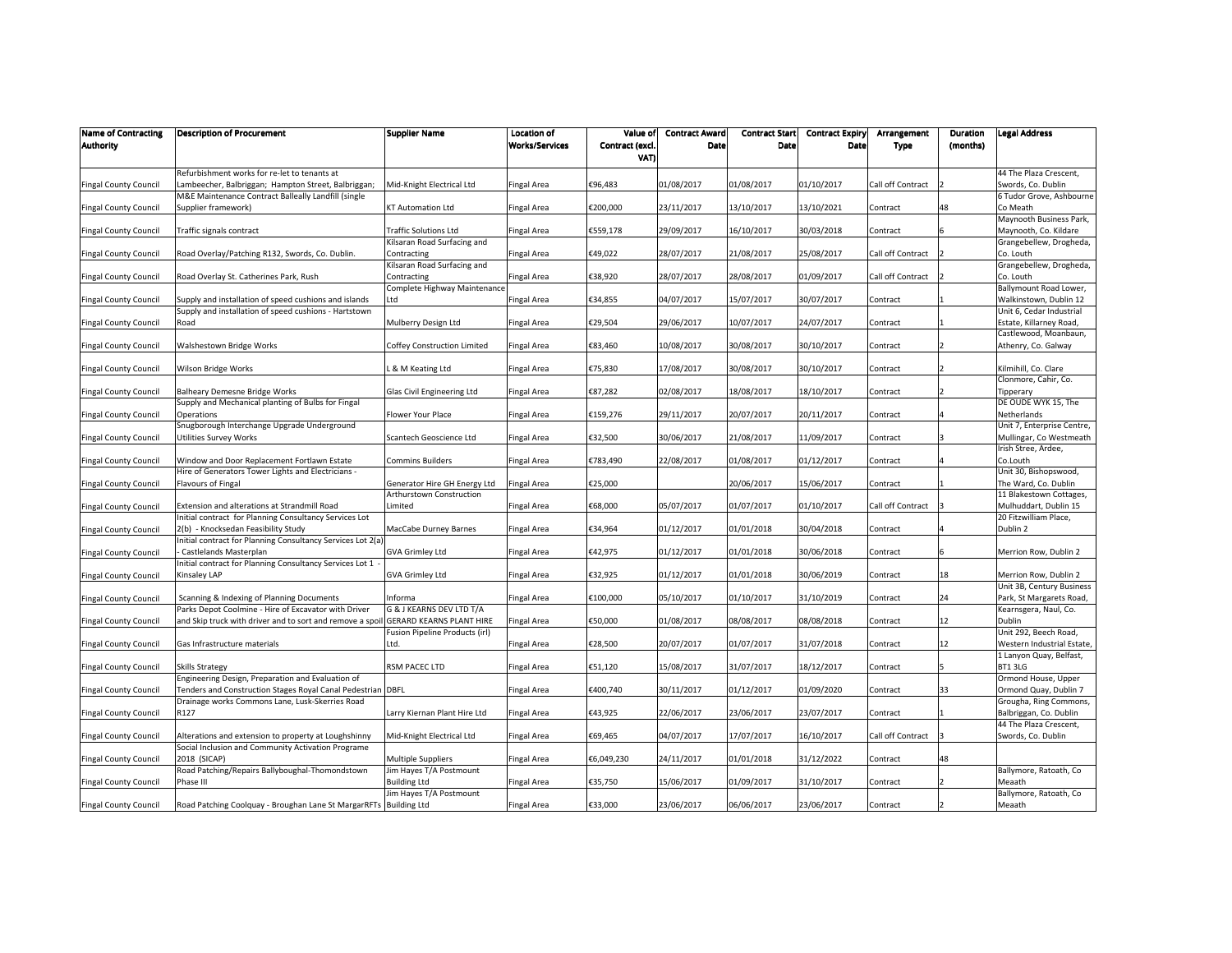| <b>Name of Contracting</b><br><b>Authority</b> | <b>Description of Procurement</b>                                                       | Supplier Name                                               | <b>Location of</b><br><b>Works/Services</b> | Value of<br>Contract (excl. | <b>Contract Award</b><br>Date | <b>Contract Start</b><br>Date | <b>Contract Expiry</b><br>Date | Arrangement<br><b>Type</b> | Duration<br>(months) | <b>Legal Address</b>                                 |
|------------------------------------------------|-----------------------------------------------------------------------------------------|-------------------------------------------------------------|---------------------------------------------|-----------------------------|-------------------------------|-------------------------------|--------------------------------|----------------------------|----------------------|------------------------------------------------------|
|                                                |                                                                                         |                                                             |                                             | VAT)                        |                               |                               |                                |                            |                      |                                                      |
| <b>Fingal County Council</b>                   | Architectural Services for Rathbeale Road                                               | Rhattigan and Company Ltd                                   | Fingal Area                                 | €65,340                     | 11/07/2017                    | 11/07/2017                    | 11/01/2021                     | Contract                   | 43                   | 14 Teeling Street, Co Sligo                          |
|                                                | Flood risk assessment for Dublin Airport LAP and SuDs                                   | JBA Consulting Engineers and                                |                                             |                             |                               |                               |                                |                            |                      | Unit 24, Grove Island,                               |
| <b>Fingal County Council</b>                   | strtegy for Dublin Airport LAP                                                          | Scientists Ltd                                              | Fingal Area                                 | €27,645                     | 13/10/2017                    | 02/10/2017                    | 01/01/2019                     | Contract                   | 15                   | Corbally, Co. Limerick                               |
|                                                | Road Patching repairs Knockbrack Road Walshestown                                       | Jim Hayes T/A Postmount                                     |                                             |                             |                               |                               |                                |                            |                      | Ballymore, Ratoath, Co                               |
| <b>Fingal County Council</b>                   | Phase 2                                                                                 | <b>Building Ltd</b>                                         | Fingal Area                                 | €59,570                     | 24/07/2017                    | 24/05/2017                    | 24/07/2017                     | Contract                   |                      | Meaath                                               |
|                                                | Road Patching Coolquay - Beaverstown Road & Main St                                     | Lakeland Tarmacadam and Civil                               |                                             |                             |                               |                               |                                |                            |                      | Corrydonlon, Rathowen,                               |
| <b>Fingal County Council</b>                   | Donabate                                                                                | Engineering Ltd                                             | Fingal Area                                 | €26,220                     | 05/05/2017                    | 08/05/2017                    | 08/07/2017                     | Contract                   |                      | Mullingar, Co. Westmeath                             |
|                                                |                                                                                         |                                                             |                                             |                             |                               |                               |                                |                            |                      | Bailieborough Road,                                  |
| <b>Fingal County Council</b>                   | Road Markings Balbriggan Swords                                                         | Kelly Bros (Roadlines) Ltd                                  | Fingal Area                                 | €43,974                     | 14/05/2017                    | 01/06/2017                    | 01/08/2017                     | Contract                   |                      | Virginia, Co. Cavan                                  |
|                                                |                                                                                         |                                                             |                                             |                             |                               |                               |                                |                            |                      | Merchants House,                                     |
| <b>Fingal County Council</b>                   | Urban Design and Masterplanning on Council lands                                        | Walsh Associates Architects<br>D. Harris Plumbing & Heating | <b>Fingal Area</b>                          | €106,300                    | 09/10/2017                    | 09/10/2017                    | 09/10/2019                     | Contract                   | 24                   | Merchants Quay, Dublin 8                             |
| <b>Fingal County Council</b>                   | New Boiler and Upgrading works to the Heating System<br>at Mulhuddart Community Centre  | Ltd                                                         | Fingal Area                                 | €48,026                     | 18/06/2017                    | 21/06/2017                    | 21/08/2017                     | Contract                   |                      | Santry Business Park,<br>Santry Dubiln               |
|                                                | Design and Supervision Coastal Walking and Cycling                                      |                                                             |                                             |                             |                               |                               |                                |                            |                      |                                                      |
| <b>Fingal County Council</b>                   | Route - Portmarnock to Baldoyle                                                         | <b>Atkins Consulting Engineers</b>                          | Fingal Area                                 | €128,700                    | 25/03/2017                    | 01/04/2017                    | 30/05/2019                     | Contract                   | 26                   | Douglas Road, Co Cork                                |
|                                                | Refurishment works for re-IRFT to tenants at No.                                        |                                                             |                                             |                             |                               |                               |                                |                            |                      | 44 The Plaza Crescent,                               |
| <b>Fingal County Council</b>                   | Ministers Park and Lower Main St. Rush                                                  | Mid-Knight Electrical Ltd                                   | Fingal Area                                 | €60,847                     | 10/05/2017                    | 15/05/2017                    | 30/06/2017                     | Contract                   |                      | Swords, Co. Dublin                                   |
|                                                |                                                                                         |                                                             |                                             |                             |                               |                               |                                |                            |                      | 3-4 Crag Avenue Business                             |
| <b>Fingal County Council</b>                   | Footpath Construction Hampton Street Balbriggan                                         | <b>KN Network Services</b>                                  | Fingal Area                                 | €29,479                     | 27/04/2017                    | 03/05/2017                    | 03/07/2017                     | Contract                   |                      | Park, Condalkin, Dublin 22                           |
|                                                | Refurishment works for relet to tenants at No. Cherry                                   |                                                             |                                             |                             |                               |                               |                                |                            |                      | 44 The Plaza Crescent,                               |
| <b>Fingal County Council</b>                   | Garth Swords & Abbeylea Close                                                           | Mid-Knight Electrical Ltd                                   | Fingal Area                                 | €40,214                     | 31/05/2017                    | 15/06/2017                    | 30/10/2017                     | Contract                   |                      | Swords, Co. Dublin                                   |
|                                                | Refurbishment Works of Rivermeade Avenue and                                            |                                                             |                                             |                             |                               |                               |                                |                            |                      | 763 Sarto Park, Bayside,                             |
| <b>Fingal County Council</b>                   | Turnapin Grove                                                                          | Cunningham Painters                                         | Fingal Area                                 | €64,800                     | 31/05/2017                    | 15/06/2017                    | 30/07/2017                     | Call off Contract          |                      | Dublin 13                                            |
|                                                | Fingal South Fringe and Dublin Airport LAP Transport                                    |                                                             |                                             |                             |                               |                               |                                |                            |                      | 2nd Floor, Riverview                                 |
| <b>Fingal County Council</b>                   | Study                                                                                   | Systra Ltd.                                                 | Fingal Area                                 | €168,679                    | 18/08/2017                    | 14/08/2017                    | 31/01/2018                     | Contract                   |                      | House, 21-23 City Quay,                              |
|                                                |                                                                                         |                                                             |                                             |                             |                               |                               |                                |                            |                      |                                                      |
| <b>Fingal County Council</b>                   | Digital School of Food Platform Development                                             | Aurion Learning Ltd                                         | Fingal Area                                 | €87,550                     | 19/06/2017                    | 19/06/2017                    | 30/11/2018                     | Contract                   |                      | Ormeau Road, Belfast                                 |
| <b>Fingal County Council</b>                   | Hearse Road Prospect House Road Realignment                                             | <b>Tilbury Construction Ltd</b>                             | Fingal Area                                 | €158,804                    | 01/05/2017                    | 01/05/2018                    | 31/08/2018                     |                            |                      | 4 Kiltalowan Cottages,<br>Blessington Road, Saggart, |
|                                                |                                                                                         | Lakeland Tarmacadam and Civil                               |                                             |                             |                               |                               |                                | Contract                   |                      | Corrydonlon, Rathowen,                               |
| <b>Fingal County Council</b>                   | Road Patching Coolquay - Fieldstown                                                     | <b>Engineering Ltd</b>                                      | Fingal Area                                 | €34,140                     | 29/03/2017                    | 03/04/2017                    | 03/06/2017                     | Contract                   |                      | Mullingar, Co. Westmeath                             |
|                                                |                                                                                         | Jim Hayes T/A Postmount                                     |                                             |                             |                               |                               |                                |                            |                      | Ballymore, Ratoath, Co                               |
| <b>Fingal County Council</b>                   | Road Patching various locations Bablriggan/Swords                                       | <b>Building Ltd</b>                                         | Fingal Area                                 | €33,000                     | 29/03/2017                    | 10/04/2017                    | 10/07/2017                     | Contract                   |                      | Meaath                                               |
|                                                | Supply and Spreading of Topdressing Sand on Playing                                     |                                                             |                                             |                             |                               |                               |                                |                            |                      | Lyons Road, Newcastle,                               |
| <b>Fingal County Council</b>                   | Pitches                                                                                 | Harris Turf Improvements Ltd                                | Fingal Area                                 | £100,000                    | 03/08/2017                    | 21/08/2017                    | 21/08/2018                     | Contract                   | 12                   | Co Dublin                                            |
|                                                |                                                                                         |                                                             |                                             |                             |                               |                               |                                |                            |                      |                                                      |
| <b>Fingal County Council</b>                   | Balbriggan Lighthouse works                                                             | & M Keating Ltd                                             | Fingal Area                                 | €100,021                    | 04/08/2017                    | 01/05/2017                    | 01/10/2017                     | Contract                   |                      | Kilmihill, Co. Clare                                 |
|                                                | Supply and build Natural Stone low walls at Southern                                    |                                                             |                                             |                             |                               |                               |                                |                            |                      | Tubber, Granard, Co.                                 |
| <b>Fingal County Council</b>                   | entrance to Balrothery Village                                                          | Iohn Browne Construction Ltd                                | Fingal Area                                 | €43,444                     | 11/04/2017                    | 12/04/2017                    | 12/06/2017                     | Contract                   |                      | Longford                                             |
|                                                | Supply and Install Outdoor Fitness Equipment at 3                                       | <b>Outdoor Adult Fitness</b>                                |                                             |                             |                               |                               |                                |                            |                      | James Street, Kiltimage,                             |
| <b>Fingal County Council</b>                   | locations                                                                               | Equipment                                                   | Fingal Area                                 | €52,680                     |                               | 19/04/2017                    | 19/07/2017                     | Contract                   |                      | Co. Mayo.                                            |
|                                                | Refurbishment works St Annes Square, Standmill Road,                                    | Arthurstown Construction<br>Limited                         | Fingal Area                                 | €97,462                     | 06/04/2017                    | 11/05/2017                    | 11/07/2017                     |                            |                      | 11 Blakestown Cottages,<br>Mulhuddart, Dublin 15     |
| <b>Fingal County Council</b>                   | St Cronans Court, Castlegrange Close<br>Refurbishment works Moylaragh Road, Castlelands |                                                             |                                             |                             |                               |                               |                                | Call off Contract          |                      | Maidens Cross,                                       |
| <b>Fingal County Council</b>                   | Court, St Pauls Crescent and Dun Saithne Grove                                          | <b>Macken Construction</b>                                  | Fingal Area                                 | €43,400                     | 06/04/2017                    | 11/05/2017                    | 11/07/2017                     | Call off Contract          |                      | Monasterboice,                                       |
|                                                |                                                                                         |                                                             |                                             |                             |                               |                               |                                |                            |                      | Raheen, Rathcoffee, Co.                              |
| <b>Fingal County Council</b>                   | Refurbishment and alterations to Kylemore House                                         | Westside Civil Engineering Ltd                              | Fingal Area                                 | €74,347                     | 24/03/2017                    | 23/03/2017                    | 30/07/2017                     | Call off Contract          |                      | Kildare                                              |
|                                                |                                                                                         |                                                             |                                             |                             |                               |                               |                                |                            |                      | Newcastle, Moynalty,                                 |
| <b>Fingal County Council</b>                   | <b>Extension to Sheepmoor Close</b>                                                     | Rock Road Stone Company Ltd.                                | Fingal Area                                 | €65,236                     | 11/04/2017                    | 27/02/2017                    | 27/05/2017                     | Contract                   |                      | Kells, Co. Meath                                     |
|                                                |                                                                                         |                                                             |                                             |                             |                               |                               |                                |                            |                      | Tubber, Granard, Co.                                 |
| <b>Fingal County Council</b>                   | Reinforced Concrete Seawall at Sutton                                                   | Iohn Browne Construction Ltd                                | Fingal Area                                 | €45,164                     | 13/12/2017                    | 15/02/2017                    | 15/03/2018                     | Contract                   |                      | Longford                                             |
|                                                |                                                                                         | Jim Hayes T/A Postmount                                     |                                             |                             |                               |                               |                                |                            |                      | Ballymore, Ratoath, Co                               |
| <b>Fingal County Council</b>                   | Road Patching Thomondstown Road R129                                                    | <b>Building Ltd</b>                                         | Fingal Area                                 | €35,750                     | 02/02/2017                    | 03/02/2017                    | 03/03/2017                     | Contract                   |                      | Meaath                                               |
|                                                |                                                                                         | Mota Engil Ireland Construction                             |                                             |                             |                               |                               |                                |                            |                      | Railway House, Station                               |
| <b>Fingal County Council</b>                   | Donabate Distributor Road                                                               | Ltd                                                         | <b>Fingal Area</b>                          | €9,946,018                  | 22/12/2017                    | 01/12/2017                    | 30/06/2017                     | Contract                   | 18                   | Road, Loughrea, Co.                                  |